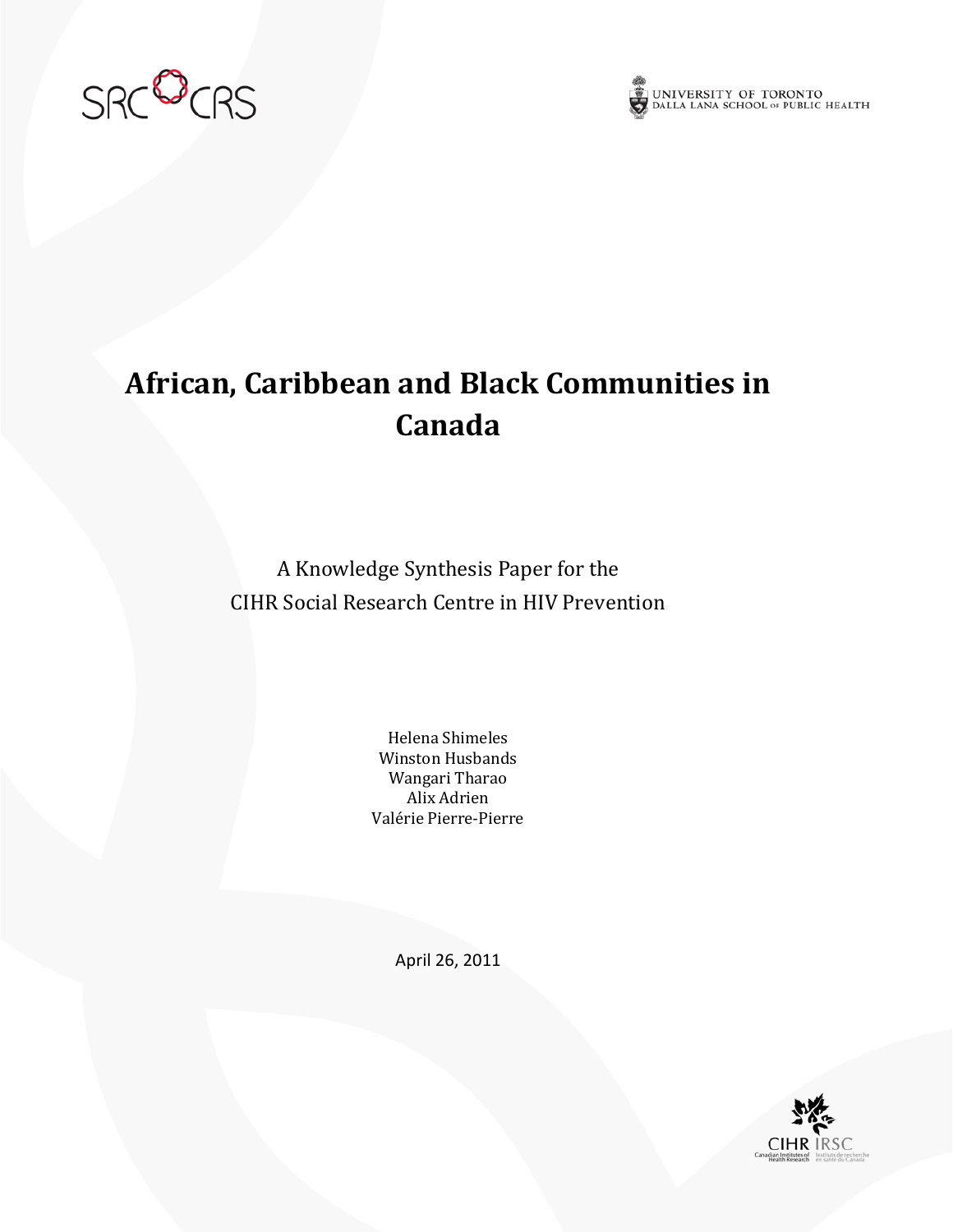

#### **THE ISSUE**

Canada's Black population dates back to the 1600s but has grown substantially over the last 50 years. In 2006, Black communities comprised 2.5% of Canada's population, most of which have origins in HIV endemic countries in Africa and the Caribbean.[1H](#page-1-0)owever, this does not include segments of the Black population that have been in Canada over several generations (e.g. the majority of the Nova Scotian Black population which is historically and culturally distinct). It is estimated that among people from ACB communities, up to 60% of new HIV infections are acquired post migration to Canada.[2](#page-1-1)

In 2005, approximately 16% of new HIV infections and 57% (n=74) of infected infants born in Canada were attributable to ACB communities.[3](#page-1-2)This overrepresentation is mirrored in the provincial data. While ACB communities comprise just 3.9% of Ontario's population, they account for 18% of people living with HIV (PHA) and 29% of all new HIV infections. Moreover, it is estimated that only 56% of HIV-infected persons from ACB communities have been diagnosed.[4G](#page-1-3)ender is also an issue, women within ACB communities are affected at higher levels than in the general population (24.7% - 40% - ACB).<sup>[5](#page-1-4)</sup> In Quebec, 15.7% of HIV infections were cases from endemic countries<sup>[6](#page-1-5)</sup>. Other Canadian provinces and territories also show similar trends: British Columbia, 4.4% of 2006 HIV positive tests; Alberta, 20.4% of 2007 positive tests; Manitoba, 15% of 2007 positive tests and 20% of positive tests between January 1999 to December 2007 among individuals who self reported ethnicity.[7](#page-1-6) ACB communities across the country are facing disproportionately high rates of HIV. Social determinants of health play an important role in driving the HIV endemic in Canada among Canadian ACB communities. These social determinants must be studied and addressed through culturally sensitive HIV prevention efforts that are tailored to the needs of the ACB community.

#### **THE RESPONSE**

While research is an important component of the response to HIV among ACB communities in Canada, research by itself is not a sustainable response. A supportive and enabling environment of institutional development, community engagement and advocacy that is linked to policy and programming is needed if research is to achieve its potential. Community-based organizations like the African and Caribbean Council on HIV/AIDS in Ontario (ACCHO), the Groupe d'action pour la prévention de la transmission du VIH et l'éradication du sida (GAP-VIES), the Calgary Coaltion on HIV and AIDS (CCHA) and other organizations funded primarily to work with ACB communities have been instrumental in facilitating this environment.





<span id="page-1-0"></span><sup>&</sup>lt;sup>1</sup> Statistics Canada, 2006; Public Health Agency of Canada, 2009.<br><sup>2</sup> Remis RS, Merid MF, 2004

<span id="page-1-2"></span><span id="page-1-1"></span><sup>&</sup>lt;sup>3</sup> Public Health Agency of Canada, 2009; Remis RS, Swantee C, and Liu J., 2010<br><sup>4</sup> Remis RS, Swantee C, and Liu J., 2010

<span id="page-1-3"></span>

<span id="page-1-4"></span><sup>&</sup>lt;sup>5</sup> Public Health Agency of Canada, 2010; Husbands, H., Makoroka, L., George, C., et al, 2009 <sup>6</sup> Public Health Agency of Canada, 2009.

<span id="page-1-6"></span><span id="page-1-5"></span> $<sup>7</sup>$  Ibid.</sup>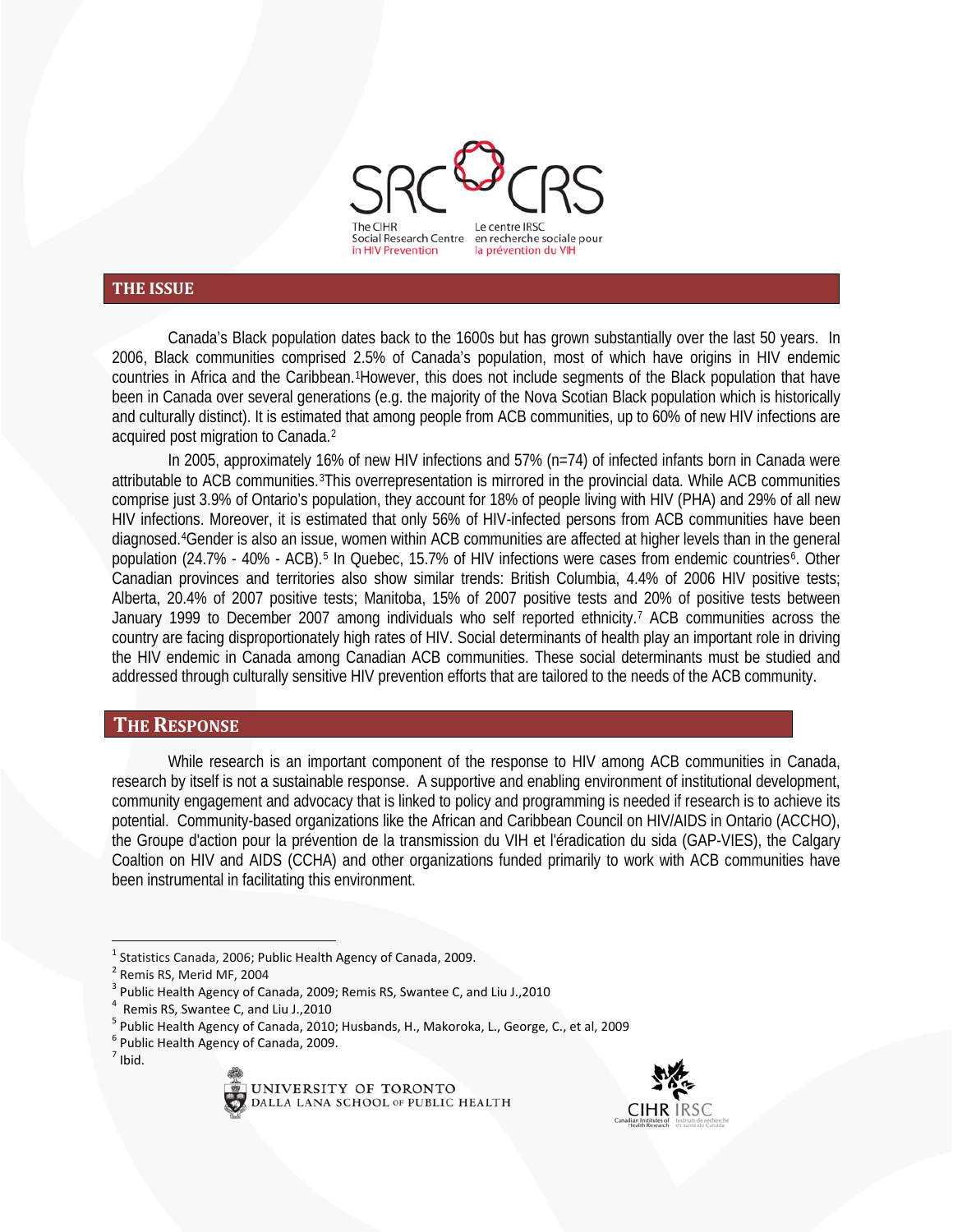

In Ontario, ACCHO is the main institutional driver for HIV prevention among ACB communities. It emerged in 2005 after a decade of community activism and advocacy initiated by a small group of service providers, policy makers, community members, and researchers who were troubled by the dearth of Canadian epidemiological evidence on the health of ACB communities.[8I](#page-2-0)n 1999, they began developing and implementing the *Strategy to*  Address Issues Related to HIV Faced by People in Ontario from Countries where HIV is Endemic.<sup>[9](#page-2-1)</sup>The objectives of the strategy are threefold: (1) to identify research needs, priorities and opportunities; (2) to facilitate community development in response to HIV/AIDS challenges faced by ACB communities; and (3) to coordinate the work of agencies, institutions and policy makers working with and for ACB communities regarding prevention, education, health promotion, care and support. Since 2005, ACCHO has continued to engage ACB communities in the response to HIV, build capacity among service providers, and support research to inform HIV prevention<sup>[10](#page-2-2)</sup>.

In Quebec, GAP-VIES is an AIDS organization serving more particularly the Haitian community and also Quebecers of African origin. Since 1986, GAP-VIES has been offering buddy programs, psychosocial support, preand post-test counselling, cultural mediation, women's programs, emergency financial help, help with medication, and a resource centre [11](#page-2-3). In Nova Scotia, the provincial government receives HIV/AIDS policy advice from the Nova Scotia Advisory Commission that acts as a link between the government and Nova Scotia's Black community.<sup>[12](#page-2-4)</sup>

The Calgary Coalition on HIV and AIDS (CCHA) held a service provider consultation in 2005 and identified specific needs and challenges in serving people from HIV-endemic countries. The report *Making Communities Stronger: Engaging African Communities in a Community Response to HIV/AIDS in Calgary[13](#page-2-5)*was later developed in response to an environmental scan previously conducted by AIDS Calgary that assessed the feasibility of engaging PHAs and those affected by HIV/AIDS in a dialogue about their supports and prevention needs. One of the report's key highlights is the need to create culturally appropriate strategies for engaging African newcomer communities in the design and delivery of HIV/AIDS services<sup>[14](#page-2-6)</sup>.

While there are emerging examples of community supported responses to HIV/AIDS across Canada, many of the provinces and territories still lack the necessary community infrastructure. There is a need for continuous shared learning, exchange and coordination amongst agencies, researchers, and stakeholders working within ACB communities across the country to strengthen the prevention response as recommended by the Federal Initiative to Address HIV in Canada.

#### **Capacity building and community engagement**

In 2004-2006 ACCHO and Women's Health in Women's Hands developed and published the *HIV Prevention Guidelines for Service Providers Working with African and Caribbean Communities* in Canada. The Guidelines are a resource to build service providers' capacity to provide support for ACB communities in Canada<sup>15</sup>.

<span id="page-2-7"></span><span id="page-2-6"></span><sup>&</sup>lt;sup>15</sup> The African and Caribbean Council on HIV/AIDS in Ontario and Women's Health in Women's Hands, 2006



<span id="page-2-0"></span><sup>&</sup>lt;sup>8</sup> This early working group was known as the HIV Endemic Working Group (HEWG) and later developed into the HIV Endemic Task Force (HETF) in 1999.<br><sup>9</sup> The African and Caribbean Council on HIV/AIDS in Ontario, 2003; this is also known as the "African Caribbean Strategy"

<span id="page-2-2"></span><span id="page-2-1"></span><sup>&</sup>lt;sup>10</sup> Ibid.<br><sup>10</sup> Ibid.<br><sup>11</sup> Groupe d'action pour la prévention de la transmission du VIH et l'éradication du sida (GAP-VIES)<br><sup>12</sup> Nova Scotia Advisory Commission on AIDS, 2006

<span id="page-2-3"></span>

<span id="page-2-5"></span><span id="page-2-4"></span><sup>&</sup>lt;sup>13</sup> This was developed through a partnership between AIDS Calgary and the University of Calgary Faculty of Social Work<br><sup>14</sup> Este, D., Worthington, C., and Leech, J., 2009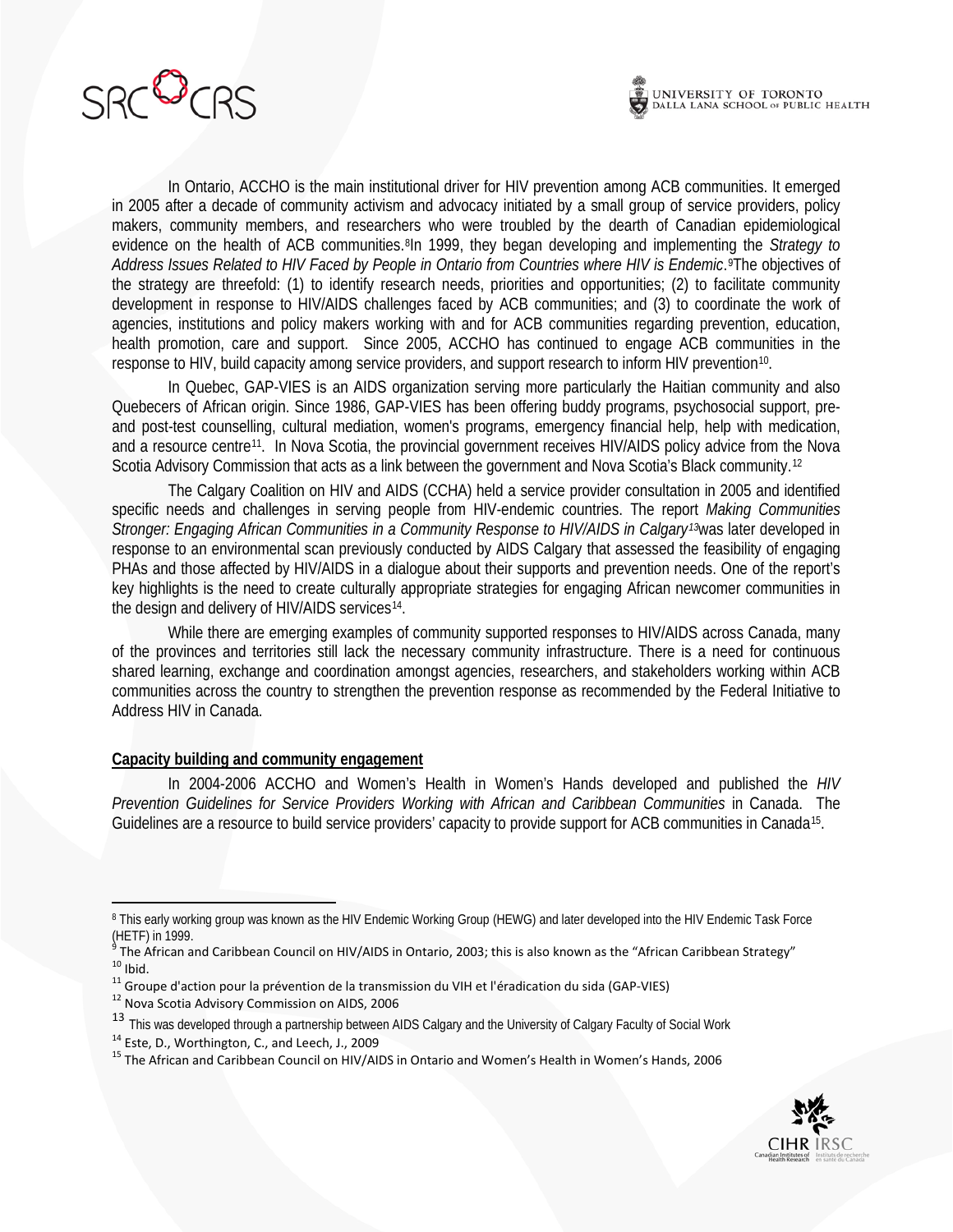

ACCHO's Ontario-wide community engagement activities have included:

- *Keep it Alive*, a groundbreaking community-based HIV/AIDS awareness and prevention campaign implemented in 2006-2010. This province-wide campaign promoted HIV testing, condom use, and resisting stigma as an individual and community responsibility;
- The Ontario PHA Summit for ACB communities (2008) to promote greater and more meaningful involvement of PHAs in the Strategy. The Summit explored a range of issues related to GIPA/MIPA and PHA health and wellbeing. The Summit led to the development of the *Words into Deeds* project to more meaningfully engage PHAs in the response to HIV in ACB communities in Ontario. The Provincial Black PHA Advisory Body emerged from the *Words into Deeds* project to facilitate the engagement and involvement of Black PHAs in the response to HIV/AIDS in ACB communities in Ontario;
- The Ontario Black Gay Men's Summit (2010), which was an outcome of the MaBwana Black Men's Study of vulnerability to HIV among ACB gay and bisexual men in Toronto. The Summit discussions focused on developing shared understandings of health and wellbeing, social justice and community for ACB gay and bisexual men, trans men and queer (GBTQ) men from across Ontario. The Summit generated a number of possible community engagement initiatives for ACCHO.

In Quebec, the Montreal Public Health Department, GAP VIES and COQSIDA have been involved in a project to bring about knowledge transfer and exchange among researchers and decision makers who are responsible for improving the health of ethno cultural communities by: defining the terms of this partnership; determining the most useful research data for decision makers; and systematically identifying the results of research and experience with sexually transmitted and blood borne diseases in ethno cultural communities and explaining and contextualizing these results in a comprehensible way for groups working with these communities[16.](#page-3-0)

#### **Community-Based Research**

Research should expand and improve the evidence base for HIV prevention. This includes promoting informed perspectives on the structural, systemic and interpersonal forces implicated in HIV and health. Moreover, research should also promote and facilitate community engagement. In Ontario, ACCHO has developed research to meet these requirements.

The African and Caribbean Stigma Study was implemented 2004-2006 as a partnership between researchers from ACCHO and the University of Toronto. This study was the first in Canada to explore the social, cultural, and structural dimensions of stigma affecting ACB communities. One of the outcomes of the study was the development of a framework to address the structural and systemic forces that sustain stigma and discrimination[17](#page-3-1). The Stigma Study was followed in 2006-2009 by the MaBwana Black Men's Study of vulnerability to HIV among ACB gay and bisexual men. Similar to the Stigma Study, MaBwana was concerned with both interpersonal and systemic factors in relation to HIV and health<sup>[18](#page-3-2)</sup>. Contrary to how ACB communities are routinely understood in Canada, the findings from both studies demonstrated that ACB people are informed, knowledgeable agents who are interested in



<span id="page-3-0"></span><sup>&</sup>lt;sup>16</sup> Groupe d'action pour la prévention de la transmission du VIH et l'éradication du sida (GAP-VIES)

<span id="page-3-1"></span><sup>&</sup>lt;sup>17</sup> The African and Caribbean Council on HIV/AIDS in Ontario and The HIV Social, Behavioural and Epidemiological Studies Unit, University of Toronto, 2006.

<span id="page-3-2"></span><sup>18</sup> Husbands, H., Makoroka, L., George, C., Adam, B., Remis, R., Rourke, S., Beyene, J., 2009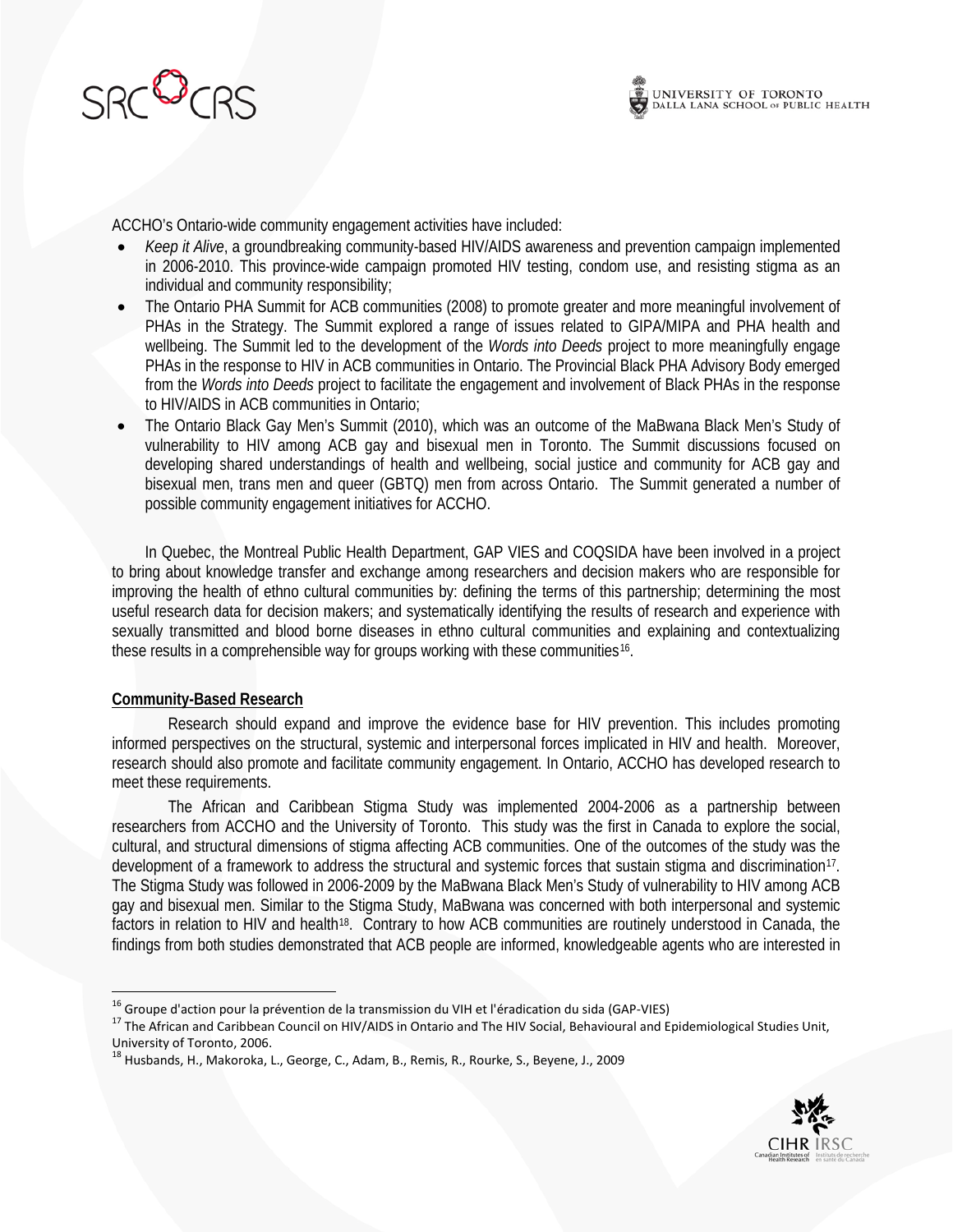



the health and wellbeing of their communities<sup>[19](#page-4-0)</sup>. These findings should prompt new, productive approaches to HIV prevention and health promotion that build on community assets and resilience.

Research activities in Ontario have also included two research conferences (in 2006 and 2009) that brought together service providers, community members, policy makers, research funding agencies and researchers from across Canada. These conferences: built stakeholder support for research, proactively engaged communities in research, and involved funding agencies as important stakeholders and partners in research development. ACCHO organized both conferences in order to collaboratively: (1) determine research needs, gaps, and set research priorities; (2) share knowledge and information on current and ongoing research; and (3) share effective knowledge translation and exchange methods and strategies. At the 2009 conference, participants identified research priorities in basic science, epidemiology, clinical science, and social-behavioural science. The basic science priorities include further research on pathogenesis, prevention, and transmission. The priorities in epidemiology highlighted the lack of current data on HIV/AIDS trends among ACB communities across Canada. The clinical science priorities highlighted a need for greater focus on knowledge transfer and exchange (KTE) as well as population specific research on HIV infection and treatment. In terms of social-behavioural research, the following priorities were identified: people living with HIV/AIDS (PHAs) and aging, engagement of heterosexual men, second generation HIV positive youth, criminalization of HIV non-disclosure, capacity building, and the need for systemic and sectoral accountability.

The East African Health Study in Toronto (EAST), another pivotal community-based research study, surveyed the HIV and Health-Related Behaviours, Beliefs, Attitudes, and Knowledge of ACB communities in Toronto. EAST, a partnership between University of Toronto, Women's Health in Women's Hands, McGill University, Ontario Ministry of Health and Long-Term Care, and the HIV Social, Behavioural, and Epidemiological Studies Unit, is the only population based study that has been conducted among ACB communities so far in Canada<sup>[20](#page-4-1)</sup>.

In London, the Black African and Caribbean Canadian Health (BLACCH) Study, a partnership between the AIDS Committee of London, University of Western Ontario, ACCHO, and the London Cross Cultural Learner Centre is underway. The study is an interdisciplinary community-based study focused on understanding health and HIV in ACB communities in Middlesex County, Ontario. It is anticipated that the BLACCH study will provide much needed insight on the realities of urban-rural ACB communities [21](#page-4-2) .

The Global Ottawa AIDS Link (GOAL) project is a partnership involving researchers, community members, and health educators committed to facilitating the development of culturally appropriate HIV/AIDS support and services for ACB communities in Ottawa. GOAL activities have included an art-based HIV/AIDS prevention best practices workshop, bilingual HIV/AIDS epidemiological factsheets, the Ottawa Street Health team, and the creation of the guidelines for community-based research with ACB communities in Ottawa. The GOAL initiative also started a twinning project between University of Ottawa, Somerset West Community Health Centre, and University of Rwanda to foster shared learning and best practices on HIV/AIDS reduction strategies<sup>[22](#page-4-3)</sup>.

In Quebec, GAPVIES believes that preventive interventions are more effective if based on knowledge of risk factors and that the benefits outweighed any possible risk of discrimination. In collaboration with Montreal Public Health Department, it has participated in several behavioral and surveillance studies.<sup>[23](#page-4-4)</sup>



<span id="page-4-0"></span><sup>&</sup>lt;sup>19</sup> The African and Caribbean Council on HIV/AIDS in Ontario and The HIV Social, Behavioural and Epidemiological Studies Unit, University of Toronto, 2006; Husbands, H., Makoroka, L., George, C., Adam, B., Remis, R., Rourke, S., Beyene, J., 2009.<br><sup>20</sup> Gray, K., Calzavara, L., Tharao, W., Johns, A., et al., 2008

<span id="page-4-4"></span>

<span id="page-4-3"></span><span id="page-4-2"></span><span id="page-4-1"></span><sup>21</sup> Baidoobonso, S., Longman, R., Bauer, G., Nleya-Ncube, M., Pugh, D., Lawson, E. et al, 2009<br>
<sup>21</sup> Baidoobonso, S., Longman, R., Bauer, G., Nleya-Ncube, M., Pugh, D., Lawson, E. et al, 2009<br>
<sup>22</sup> University of Ottawa Glob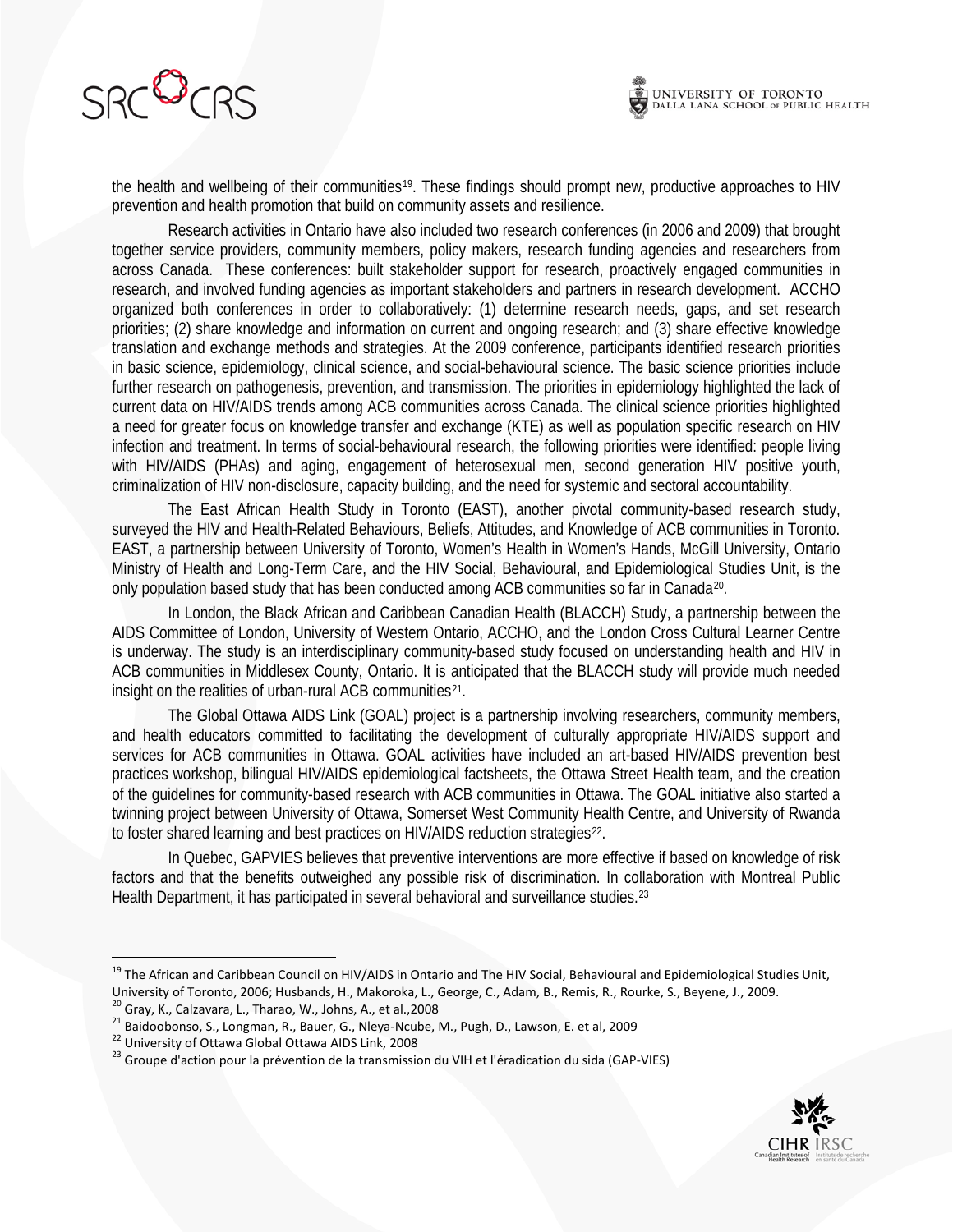

In addition to research heavily influenced by ACCHO and GAPVIES, other research projects have been undertaken based on research partnerships established between academic institutions and community based organizations in several cities across Canada including Toronto, Windsor, Hamilton, Ottawa, Winnipeg, Calgary, Edmonton, Halifax and Montreal. These studies are exploring issues such as: Knowledge of, and attitude towards HIV/AIDS; Risk-taking behaviour – contributing factors and mitigating strategies; Community needs and priorities for HIV/AIDS programs and services; and Strategies for increasing access to programs and services<sup>[24](#page-5-0)</sup>. Findings from these studies need to be disseminated and translated to inform policies, programs and further research to improve the response to HIV among ACB populations in Canada.

#### **WHAT SHOULD WE DO NOW?**

Race and culture, social exclusion as an outcome of racism, and stigma and discrimination, have often been ignored in health behavior theories. We need health behavior theories that are better able to inform interventions in racialized communities. There should also be a continued emphasis on community-based research that addresses community needs and priorities, helps to improve stakeholders' understanding of ACB communities, and engages communities to build critical understanding of HIV and health. Research should also be ethical and respectful. These conditions will enable the design, implementation and evaluation of policies and programs that support social justice and improve the wellbeing of ACB communities in the long run. There is also an urgent need for intervention research, rather than the current exclusive focus on research to improve understanding. In addition, there should be greater attention to KTE and "research to action" strategies to build the knowledge base and inform policy and programs.[25](#page-5-1)

#### **THE ROAD FORWARD: WHERE DO WE GO FROM HERE?**

Traditional HIV prevention and health promotion approaches that over-emphasize community deficits and individual risk-taking behaviours may be harmful to the interests and wellbeing of ACB communities in the long run. Health research on the lived realities and experiences of ACB communities in Canada requires an intersectional analysis that captures the complex, diverse, and transnational nature of these communities, and an understanding of community assets and resilience. We are proposing an ontological shift in health research, similar to what Kesby and colleagues have proposed for research with Africans in the UK<sup>[26](#page-5-2)</sup>. This is the approach that ACCHO and affiliated researchers have been taking in Ontario - examining intersecting identities and underlining the social determinants, interpersonal factors and structural/systemic forces - but it ought to be more widely subscribed.

Within the framework outlined above, researchers, service providers and other stakeholders must work together to (1) increase research capacity, (2) strengthen research partnerships, (3) continue supporting communitybased research, (4) establish a Canadian ACB research network to help build research capacity and meaningfully engage communities as research stakeholders, (5) develop research to address the needs and priorities of ACB communities, (6) engage research funders (e.g., CIHR, OHTN, etc) to ensure that the needs and priorities of ACB communities are on their agenda, (7) strengthen the involvement of ACB PHAs in research development, (8) synthesize the existing research to (a) develop opportunities to build service providers' capacity to work with ACB



<span id="page-5-2"></span>

<span id="page-5-1"></span><span id="page-5-0"></span><sup>&</sup>lt;sup>24</sup> Public Health Agency of Canada, 2009.<br><sup>25</sup> James L., 2009<br><sup>26</sup> Kesbya, M., Fentonb, K., Boylea, P., Power, R., 2003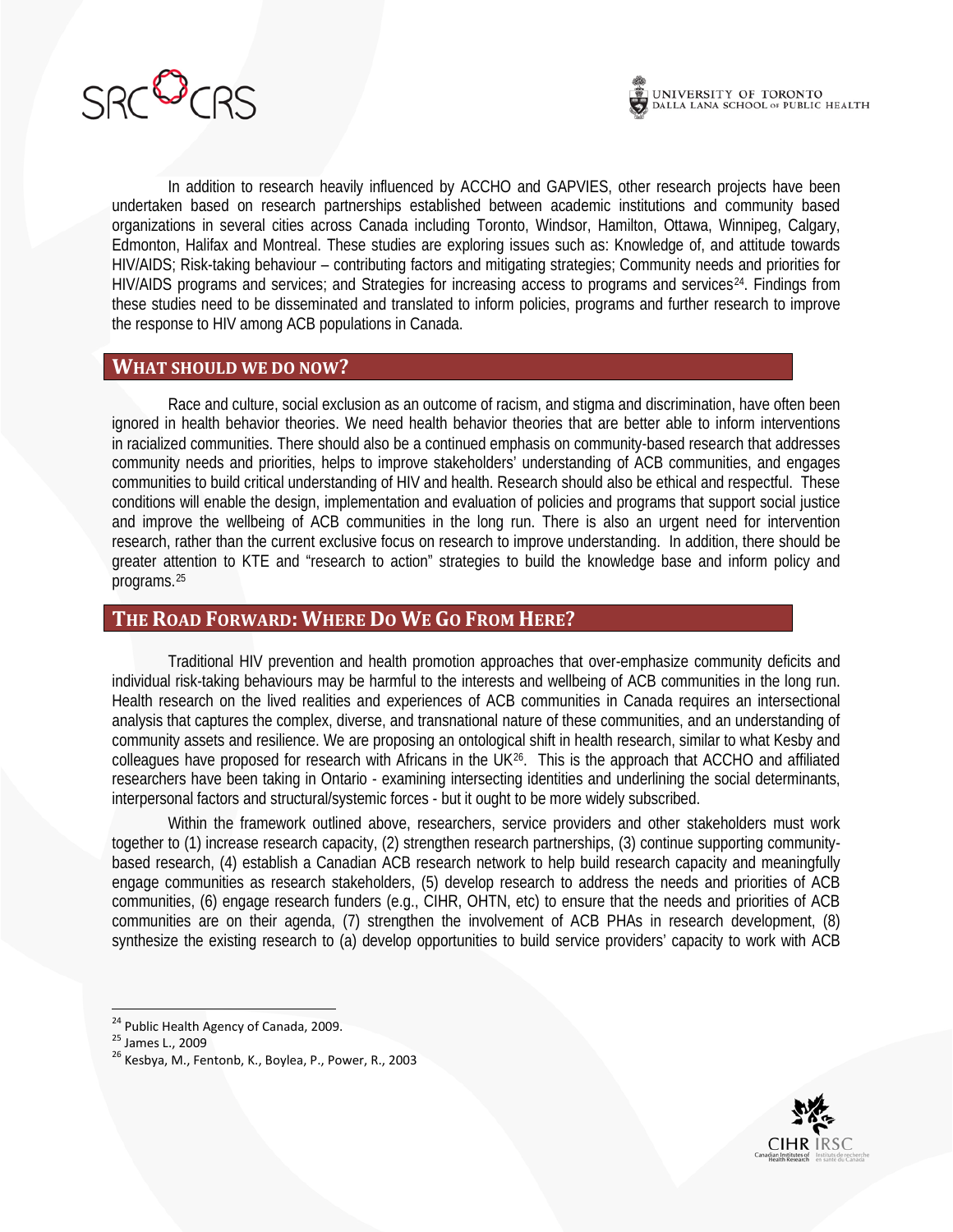



communities, and (b) identify or develop research-based interventions, and (9) develop institutional responses at the national level and a national HIV/AIDS strategy for ACB communities across Canada.<sup>[27](#page-6-0)</sup>

<span id="page-6-0"></span>27 James L., 2009

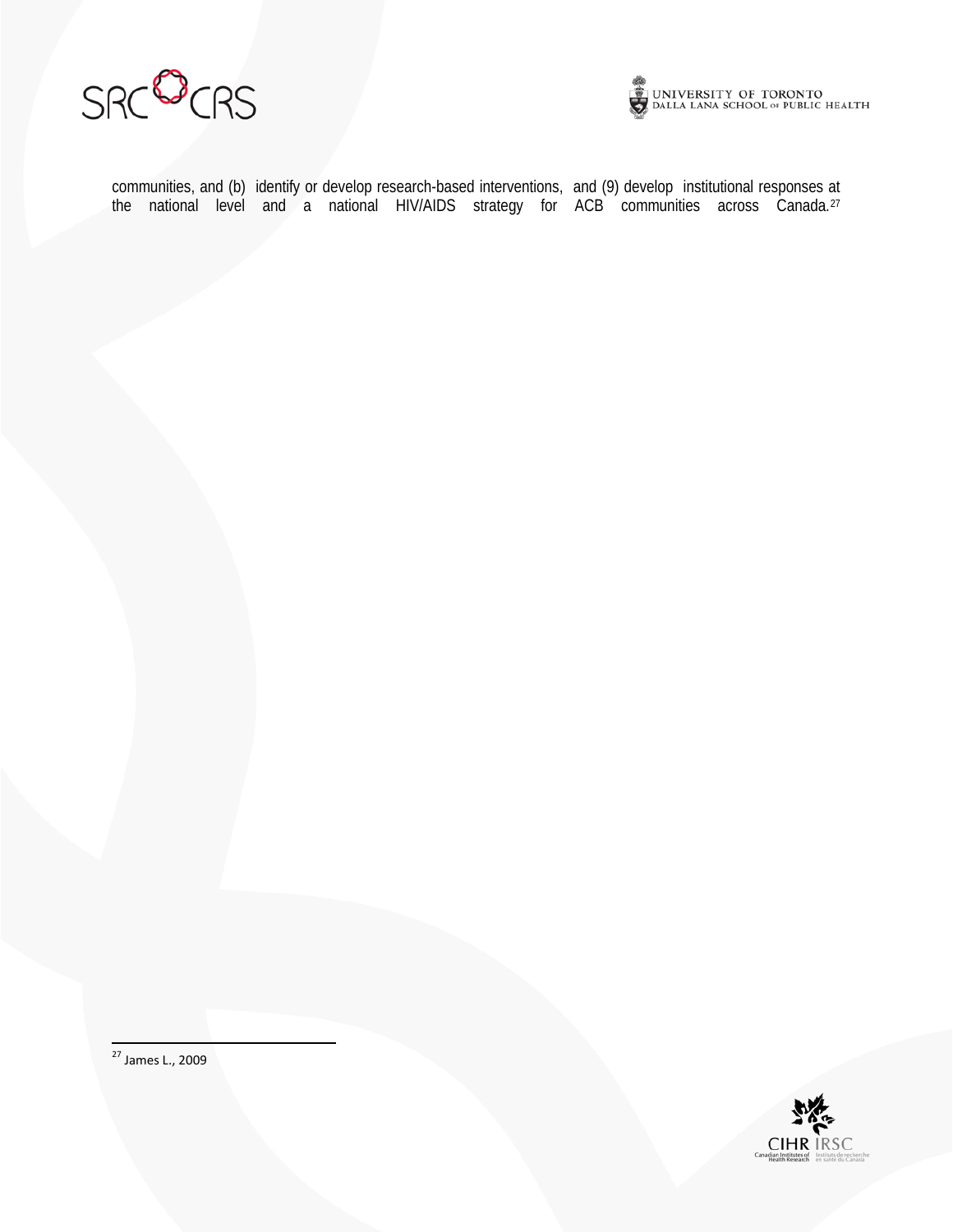

## **The CIHR Social Research Centre in HIV Prevention**

The CIHR Social Research Centre in HIV Prevention (the Centre) is a not-for-profit Canadian network of social researchers, community, public health practitioners and policy makers committed to advancing HIV prevention efforts through novel approaches to social science research, capacity building and knowledge transfer and exchange (KTE).

Created in June 2009 through the financial support of the Canadian Institutes of Health Research (CIHR), the Centre is hosted at the Dalla Lana School of Public Health, University of Toronto and is comprised of an inspired team of individuals spanning diverse professions, academic disciplines, and geographies across Canada.

The Centre provides leadership in developing integrated programs of prevention research, capacity building and knowledge translation and exchange aimed at improving services, increasing resilience, decreasing vulnerability to HIV, and ultimately achieving a reduction in HIV transmission.

Our working model is a public health approach which integrates multi-level analyses of vulnerability and risk, ensuring KTE across research, program and policy domains. The Centre is committed to strong multisectoral, multi-disciplinary collaborations, capacity building and KTE activities with policy, researchers and community partners. Guided by these commitments, the Centre:

- develops multi-site, theoretically and methodologically novel approaches to HIV prevention and intervention research
- supports promising trainees/students
- attracts new researchers to the field
- facilitates innovative yet accessible e-solutions to support collaborations that advance HIV prevention knowledge and action

For more information, please contact:

Robin Montgomery, MHSc Coordinator, *The CIHR Social Research Centre in HIV Prevention*  Dalla Lana School of Public Health University of Toronto

Health Sciences Building, 155 College St., Rm 500 Toronto, Ontario M5T 3M7 Tel: 416.978.6928 Fax: 416.971.2704 E-mail[:robin.montgomery@utoronto.ca](mailto:robin.montgomery@utoronto.ca)



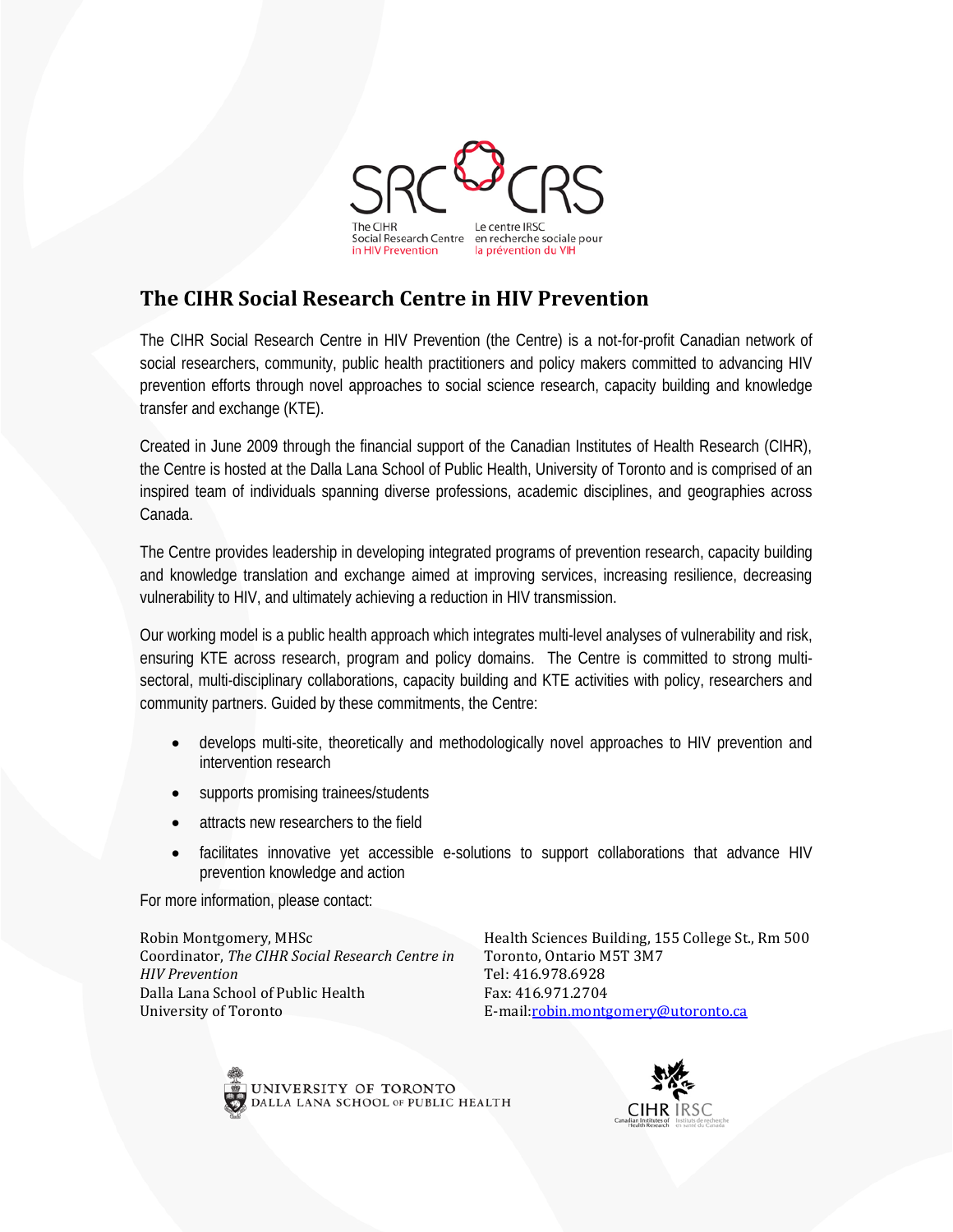

### **References:**

- Baidoobonso, S., Longman, R., Bauer, G., Nleya-Ncube, M., Pugh, D., Lawson, E. et al. (2009).The Black African and Caribbean Canadian Health (BLACCH) Study: Phase 1. Poster Presentation 320.Ontario HIV Treatment Network Research Conference. November 2009. Toronto, Ontario.
- Este, D., Worthington, C., and Leech, J. (2009). Making Communities Stronger: Engaging African Communities in a Community Response to HIV/AIDS in Calgary*.* Calgary, Alberta: Retrieved from http://www.aidscalgary.org/files/publications/MakingCommunitiesStronger\_RoundtableReport.pdf.
- Gardezi, F., Calzavara, L., Husbands, W., Tharao, W., Lawson, E., Myers, T., et al. (2008). Experiences of and responses to HIV among African and Caribbean communities in Toronto, Canada.*AIDS Care*, 20 (6), 718-725.
- Gray, K., Calzavara, L., Tharao, W., Johns, A., et al. (2008). The East African Health Study in Toronto (EAST): Results from a Survey of HIV and Health-Related Behaviour, Beliefs, Attitudes and Knowledge. The HIV Social, Behavioural, and Epidemiological Studies Unit, University of Toronto.
- Grouped'action pour la prévention de la transmission du VIH et l'éradication du sida (GAP-VIES): <http://www.gapvies.ca/> .
- Husbands, H., Makoroka, L., George, C., Adam, B., Remis, R., Rourke, S., Beyene, J. (2009). Mabwana: Health, Community and Vulnerability to HIV among African, Caribbean and Black Gay and Bisexual Men in Toronto. The African and Caribbean Council on HIV/AIDS in Ontario and the AIDS Committee of Toronto. Toronto, ON: Retrieved fro[m http://accho.ca/pdf/Mabwana\\_Report.pdf.](http://accho.ca/pdf/Mabwana_Report.pdf)
- James L. (2009) *African, Caribbean, and Black Canadian HIV/AIDS 2009 Think Tank Report: The Way Forward.* Toronto, On: Retrieved from [http://accho.ca/pdf/2009\\_ACCHO\\_Think\\_Tank\\_Report\\_Final.pdf.](http://accho.ca/pdf/2009_ACCHO_Think_Tank_Report_Final.pdf)
- Kesbya, M., Fenton, K., Boylea, P., Power, R. (2003).An agenda for future research on HIV and sexual behaviour among African migrant communities in the UK *Social Science & Medicine* 57, 1573– 1592.
- Nova Scotia Advisory Commission on AIDS.(2006).The Nova Scotia AIDS/HIV Black Communities Initiative Report . Retrieved from: [http://www.gov.ns.ca/AIDs/documents/Nova%20Scotia%20AIDS%20HIV%20Black%20Communiti](http://www.gov.ns.ca/AIDs/documents/Nova%20Scotia%20AIDS%20HIV%20Black%20Communities%20Intitiative.pdf) [es%20Intitiative.pdf](http://www.gov.ns.ca/AIDs/documents/Nova%20Scotia%20AIDS%20HIV%20Black%20Communities%20Intitiative.pdf)
- Public Health Agency of Canada (2009).*People from Countries where HIV is Endemic- Black people of African and Caribbean descent living in Canada*. Ottawa: ON. Population-Specific HIV/AIDS Status Report, Public Health Agency of Canada (PHAC).
- Remis RS, Swantee C, and Liu J. (2010). Report on HIV/AIDS in Ontario 2008. Ontario HIV Epidemiologic Monitoring Unit.



UNIVERSITY OF TORONTO DALLA LANA SCHOOL OF PUBLIC HEALTH